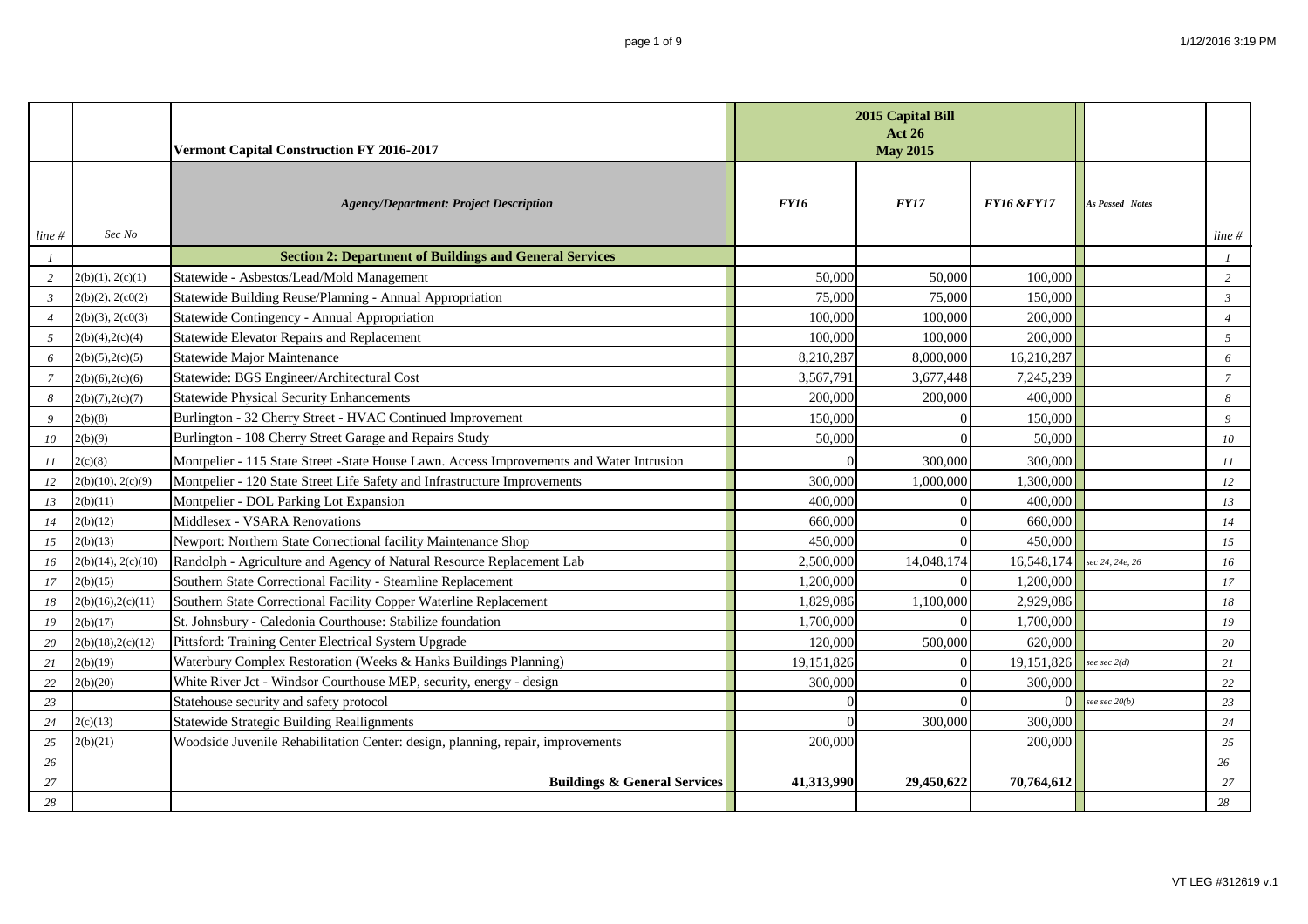|           |                  | Vermont Capital Construction FY 2016-2017                                                | 2015 Capital Bill<br><b>Act 26</b><br><b>May 2015</b> |             |                       |                        |           |
|-----------|------------------|------------------------------------------------------------------------------------------|-------------------------------------------------------|-------------|-----------------------|------------------------|-----------|
| $line \#$ | Sec No           | <b>Agency/Department: Project Description</b>                                            | <b>FY16</b>                                           | <b>FY17</b> | <b>FY16 &amp;FY17</b> | <b>As Passed Notes</b> | $line \#$ |
| 29        |                  | <b>Section 3: Agency of Administration and IT Investments</b>                            |                                                       |             |                       |                        | 29        |
| 30        | 3(a)(1), 3(a)(2) | Tax- VT Center for Geographic Information - digital orthophotographic quadrangle mapping | 125,000                                               | 125,000     | 250,000               |                        | 30        |
| 31        | 3(b)(1), 3(b)(2) | Department of Finance: ERP Expansion Project - Phase II                                  | 5,000,000                                             | 9,267,470   | 14,267,470            | sec 36                 | 31        |
| 32        | 3(c)             | AHS: Health and Human Services Enterprise IT System                                      | $\Omega$                                              | 5,463,211   | 5,463,211             |                        | 32        |
| 33        |                  |                                                                                          |                                                       |             |                       |                        | 33        |
| 34        |                  | <b>Agency of Administration</b>                                                          | 5,125,000                                             | 14,855,681  | 19,980,681            |                        | 34        |
| 35        |                  |                                                                                          |                                                       |             |                       |                        | 35        |
| 36        |                  | <b>Section 4: Agency of Human Services</b>                                               |                                                       |             |                       |                        | 36        |
| 37        | 4(a)(1), 4(b)(1) | <b>DOC</b> Perimeter Intrusion                                                           | 100,000                                               | 100,000     | 200,000               |                        | 37        |
| 38        | 4(a)(2)          | DOC Camera and Systems                                                                   | 100,000                                               | $\Omega$    | 100,000               |                        | 38        |
| 39        | 4(a)(3), 4(b)(2) | DOC Security Upgrades and Enhancements                                                   | 100,000                                               | 100,000     | 200,000               |                        | 39        |
| 40        |                  | <b>Human Services</b>                                                                    | 300,000                                               | 200,000     | 500,000               |                        | 40<br>41  |
| 41<br>42  |                  | <b>Section 5: Judiciary</b>                                                              |                                                       |             |                       | sec 27                 | 42        |
| 44        | 5(a)             | <b>ADA Compliance County Courthouses</b>                                                 | 180,000                                               | $\Omega$    | 180,000               |                        | 44        |
| 45        | 5(b)(1), 5(c)(1) | Statewide Court Security Systems and Improvements                                        | 150,000                                               | 125,000     | 275,000               |                        | 45        |
| 46        | 5(b)(2), 5(c)(2) | Case Management IT System                                                                | 550,000                                               | 4,000,000   | 4,550,000             | sec 35                 | 46        |
| 43        | 5(b)(3)          | Hyde Park, Lamoille County Courthouse                                                    | 5,000,000                                             |             | 5,000,000             | sec 37                 | 43        |
| 47        |                  |                                                                                          |                                                       |             |                       |                        | 47        |
| 48        |                  | <b>Judiciary</b>                                                                         | 5,880,000                                             | 4,125,000   | 10,005,000            |                        | 48        |
| 49        |                  |                                                                                          |                                                       |             |                       |                        | 49        |
| 50        |                  | <b>Section 6: Commerce and Community Development</b>                                     |                                                       |             |                       |                        | 50        |
| 51        | 6(a)(1), 6(c)(1) | Major Maintenance at all Sites: Annual Appropriations                                    | 200,000                                               | 200,000     | 400,000               |                        | 51        |
| 52        | 6(a)(2), 6(c)(2) | Bennington Monument: elevator, roof repairs for gift shop                                | 118,000                                               | 50,000      | 168,000               |                        | 52        |
| 53        | 6(b)(1), 6(d)(1) | <b>Underwater Preserves: Annual Appropriations</b>                                       | 30,000                                                | 30,000      | 60,000                |                        | 53        |
| 54        | 6(b)(2), 6(d)(2) | Roadside Historic Markers: Annual Appropriations                                         | 15,000                                                | 15,000      | 30,000                |                        | 54        |
| 55        | 6(b)(3)          | <b>Unmarked Burial Fund</b>                                                              | 30,000                                                |             | 30,000                |                        | 55        |
| 56        |                  | <b>Commerce and Community Development</b>                                                | 393,000                                               | 295,000     | 688,000               |                        | 56        |
| 57        |                  |                                                                                          |                                                       |             |                       |                        | 57        |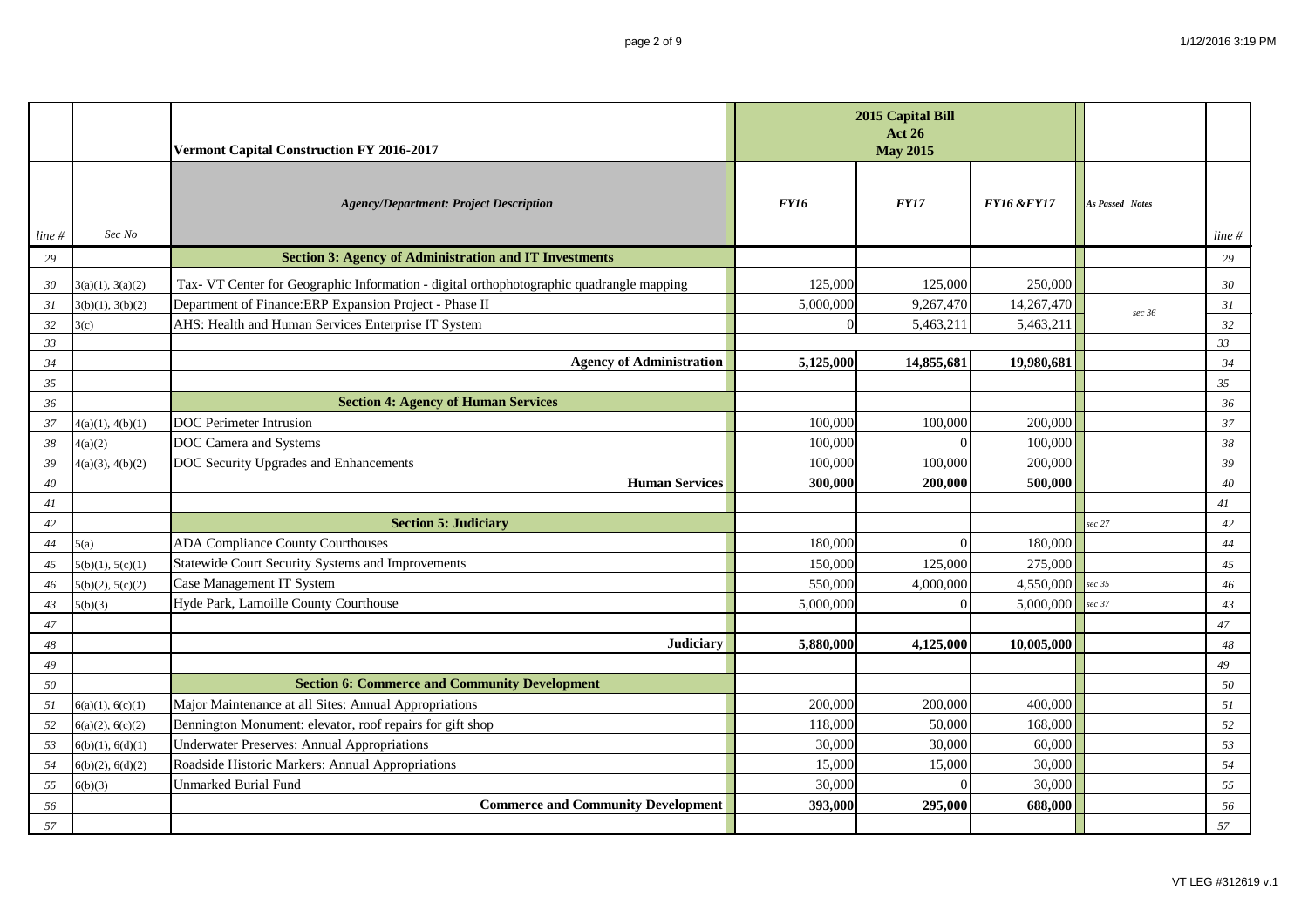|           |        | Vermont Capital Construction FY 2016-2017     | 2015 Capital Bill<br><b>Act 26</b><br><b>May 2015</b> |             |                       |                        |       |
|-----------|--------|-----------------------------------------------|-------------------------------------------------------|-------------|-----------------------|------------------------|-------|
| $line \#$ | Sec No | <b>Agency/Department: Project Description</b> | <b>FY16</b>                                           | <i>FY17</i> | <b>FY16 &amp;FY17</b> | <b>As Passed Notes</b> | line# |
| 58        |        |                                               |                                                       |             |                       |                        | 58    |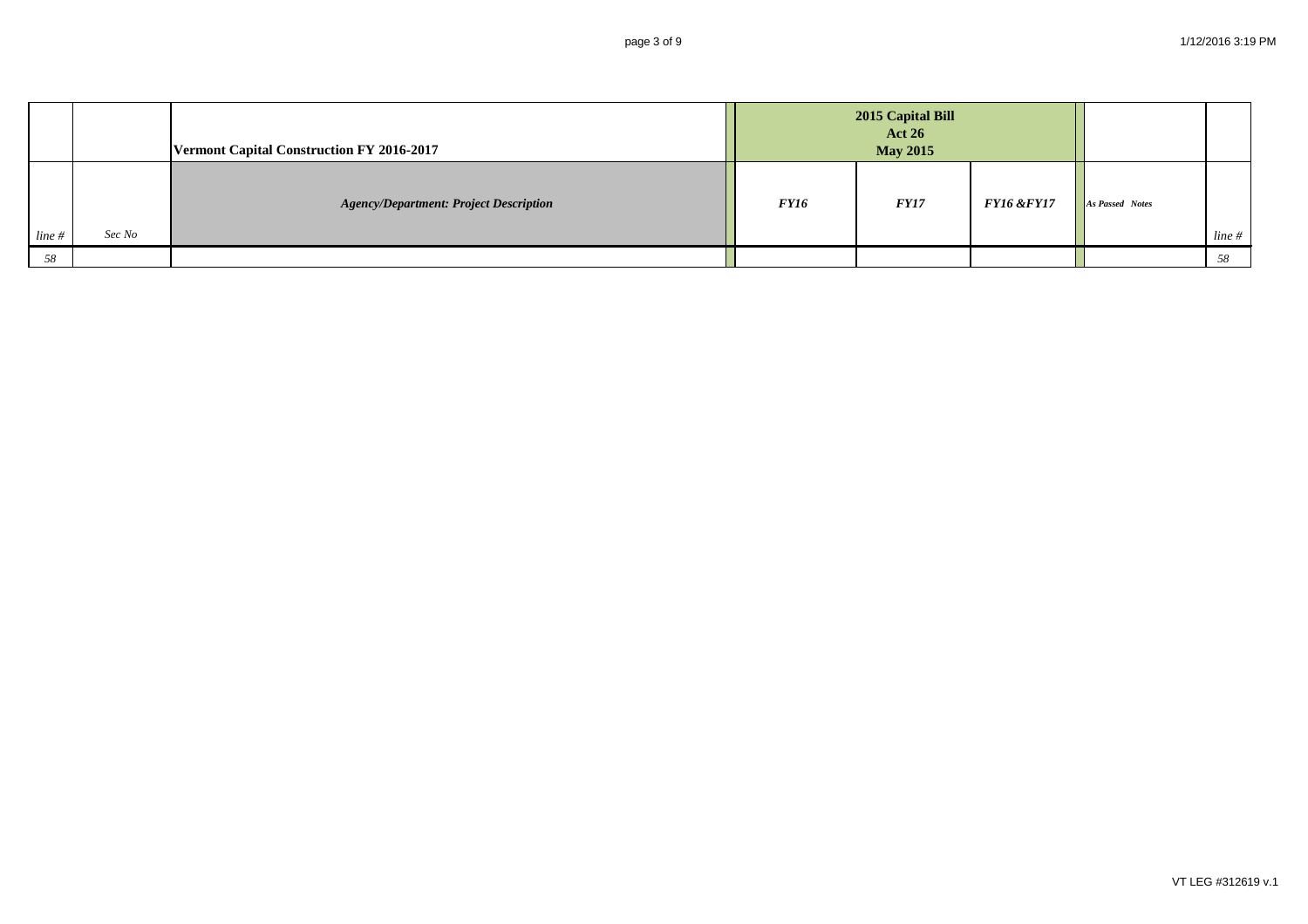|           |                    | Vermont Capital Construction FY 2016-2017                                      | 2015 Capital Bill<br><b>Act 26</b><br><b>May 2015</b> |             |                       |                            |          |
|-----------|--------------------|--------------------------------------------------------------------------------|-------------------------------------------------------|-------------|-----------------------|----------------------------|----------|
| $line \#$ | Sec No             | <b>Agency/Department: Project Description</b>                                  | <b>FY16</b>                                           | <b>FY17</b> | <b>FY16 &amp;FY17</b> | <b>As Passed Notes</b>     | line #   |
| 59        |                    | <b>Section 7: Building Communities Grants</b>                                  |                                                       |             |                       |                            | 59       |
| 60        | 7(a)(1), 7(c)(1)   | Historic Preservation Grants: Annual Appropriations                            | 200,000                                               | 200,000     | 400,000               |                            | 60       |
| 61        | 7(a)(2), 7(c)(2)   | Historic Barns and Agricultural Grants: Annual Appropriations                  | 200,000                                               | 200,000     | 400,000               |                            | 61       |
| 62        | 7(a)(3), 7(c)(3)   | <b>Cultural Facilities Grant: Annual Appropriations</b>                        | 200,000                                               | 200,000     | 400,000               |                            | 62       |
| 63        | 7(a)(4), 7(c)(4)   | Recreational Facilities Grants: Annual Appropriations                          | 200,000                                               | 200,000     | 400,000               |                            | 63       |
| 64        | 7(a)(5), 7(c)(6)   | Regional Economic Development Grant Program                                    | 200,000                                               | 200,000     | 400,000               |                            | 64       |
| 65        | 7(b), 7(d)         | Competitive Grants Program: Agricultural Fair Capital Projects                 | 200,000                                               | 200,000     | 400,000               |                            | 65       |
| 66        | 7(e)(1), 7(f)(1)   | Human services and education facilities: Annual Appropriations: Human Services | 100,000                                               | 100,000     | 200,000               | see sec $7(g)$             | 66       |
| 67        | 7(e)(2), 7(f)(2)   | Human services and education facilities: Annual Appropriations: education      | 100,000                                               | 100,000     | 200,000               | see sec $7(g)$             | 67       |
| 68        |                    | <b>Building Communities Grants</b>                                             | 1.400.000                                             | 1,400,000   | 2,800,000             |                            | 68       |
| 69        |                    |                                                                                |                                                       |             |                       |                            | 69       |
| 70        |                    |                                                                                |                                                       |             |                       |                            | 70       |
| 71        |                    | <b>Section 8: Agency of Education</b>                                          |                                                       |             |                       |                            | 71       |
| 72        | 8(a)(1), 8(b)      | Emergency Aid                                                                  | 82,188                                                | 60,000      | 142,188               |                            | 72       |
| 73        | 8(a)(2)            | <b>State Aid for School Construction</b>                                       | 3,975,500                                             |             | 3,975,500             |                            | 73       |
| 74        |                    | Future State Construction Aid for District Consolidation                       |                                                       |             | $\Omega$              | sec 33                     | 74       |
| 75        |                    |                                                                                |                                                       |             |                       |                            | 75       |
| 76        |                    | <b>Agency of Education</b>                                                     | 4,057,688                                             | 60.000      | 4,117,688             |                            | 76       |
| 77        |                    |                                                                                |                                                       |             |                       |                            | $77\,$   |
| 78        |                    | <b>Section 9: UVM</b>                                                          |                                                       |             |                       |                            | 78       |
| 79        | 9(a), 9(b)         | Construction, Renovations, Major Maintenance                                   | 1,400,000                                             | 1,400,000   | 2,800,000             | sec 24d                    | 79       |
| 80        |                    | <b>University of Vermont</b>                                                   | 1,400,000                                             | 1,400,000   | 2,800,000             |                            | 80       |
| 81        |                    |                                                                                |                                                       |             |                       |                            | $\it 81$ |
| 82        |                    | <b>Section 10: Vermont State Colleges</b>                                      |                                                       |             |                       |                            | 82       |
| 83        | 10(a)(1), 10(b)(1) | Construction, Renovations, Major Maintenance                                   | 1,400,000                                             | 1,400,000   | 2,800,000             | sec 24d                    | 83       |
| 84        | 10(a)(2), 10(b)(2) | VTC engineering technology labratories: plan, design and upgrade               | 1,000,000                                             | 500,000     | 1,500,000             | sec $10(c)$ matching grant | 84       |
| 85        |                    | <b>Vermont State Colleges</b>                                                  | 2,400,000                                             | 1,900,000   | 4,300,000             |                            | 85       |
| 86        |                    |                                                                                |                                                       |             |                       |                            | 86       |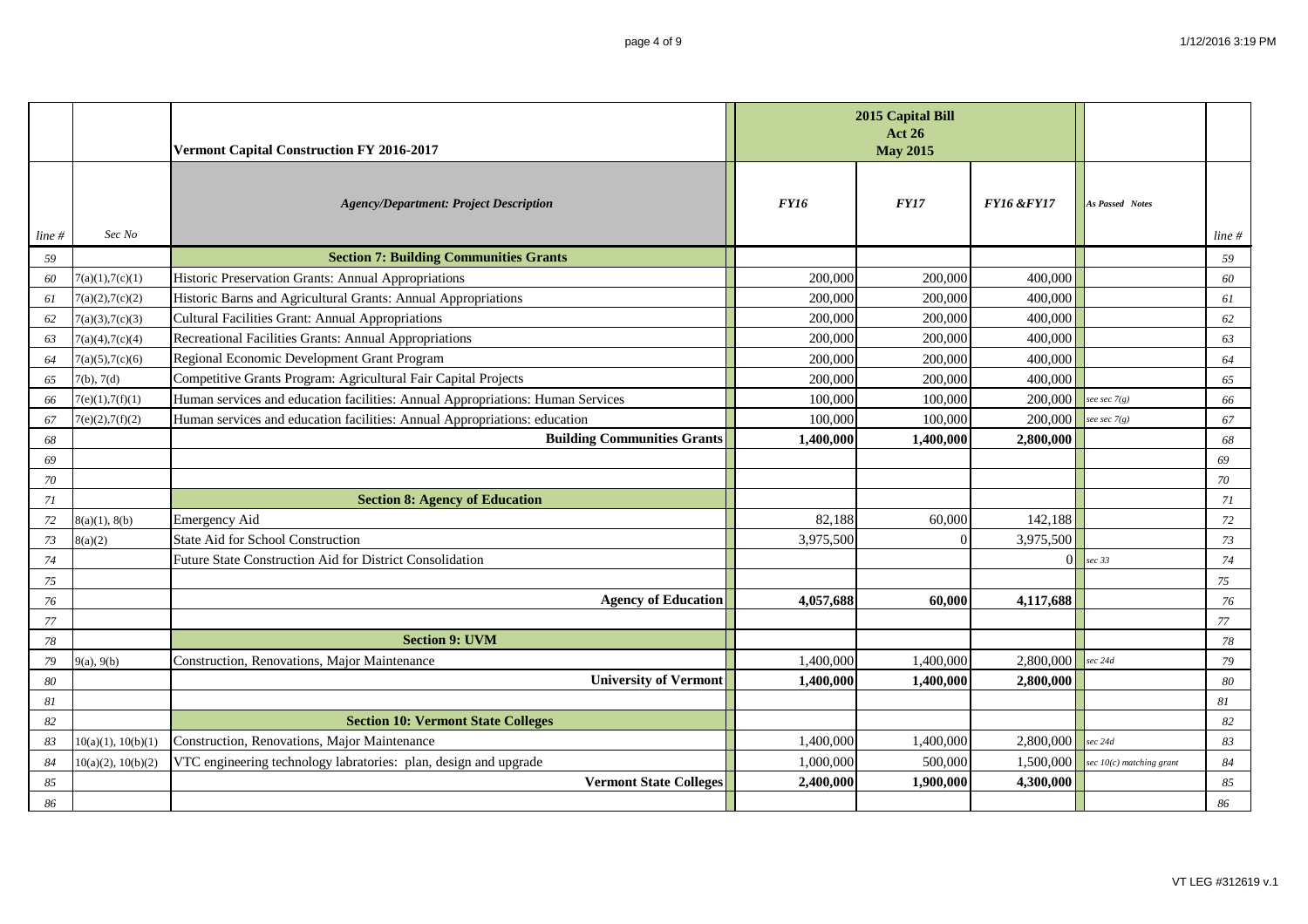|       |                    | Vermont Capital Construction FY 2016-2017                                                                | 2015 Capital Bill<br><b>Act 26</b><br><b>May 2015</b> |             |                       |                        |        |
|-------|--------------------|----------------------------------------------------------------------------------------------------------|-------------------------------------------------------|-------------|-----------------------|------------------------|--------|
| line# | Sec No             | <b>Agency/Department: Project Description</b>                                                            | <b>FY16</b>                                           | <b>FY17</b> | <b>FY16 &amp;FY17</b> | <b>As Passed Notes</b> | line # |
| 87    |                    | <b>Section 11: Agency of Natural Resources</b>                                                           |                                                       |             |                       |                        | $87\,$ |
| 88    | 11(a)(1), 11(d)(1) | Clean Water State/EPA Revolving Loan Fund (CWSRF) Capitalization Grants                                  | 1,300,000                                             | 1,300,000   | 2,600,000             |                        | 88     |
| 89    | 11(a)(2), 11(d)(2) | Administrative support - engineering, oversight, program management                                      | 300,000                                               | 300,000     | 600,000               |                        | 89     |
| 90    | 11(a)(3), 11(d)(3) | Drinking Water Supply -Drinking Water State Revolving Fund                                               | 1,750,834                                             | 2,538,000   | 4,288,834             |                        | 90     |
| 91    | 11(a)(4), 11(d)(4) | Engineering oversight and project management                                                             | 300,000                                               | 300,000     | 600,000               |                        | 91     |
| 92    | 11(a)(5), 11(d)(5) | <b>Ecosystem Restoration and Protection</b>                                                              | 3,750,000                                             | 3,750,000   | 7,500,000             |                        | 92     |
| 93    | 11(a)(6), 11(d)(6) | Dam safety and hydrology projects- DEC                                                                   | 538,580                                               | 750,000     | 1,288,580             |                        | 93     |
| 94    |                    | <b>Municipal Pollution Control Grants</b>                                                                |                                                       |             |                       |                        | 94     |
| 95    | 11(a)(7)           | Pownal Principal                                                                                         | 530,000                                               |             | 530,000               |                        | 95     |
| 96    | 11(a)(8)           | Waterbury - waste treatment facility phosphorous removal                                                 | 379,929                                               |             | 379,929               |                        | 96     |
|       |                    | Municipal Pollution Control Grants, polution control projects and planning advances for                  |                                                       |             |                       |                        |        |
| 97    | 11(a)(9)           | feasibility studies<br>Forest, Parks and Recreation - small scale rehabilitation, wastewater repairs and | 392,258                                               |             | 392,258               |                        | 97     |
| 98    | 11(b)(1), 11(e)(1) | preventative improvements, upgrade of restrooms, small scale road rehabilitation                         | 3,000,000                                             | 3,000,000   | 6,000,000             |                        | 98     |
| 99    | 11(b)(2), 11(e)(2) | <b>Forest Parks and Recreation Dam: Sweet Pond Guilford</b>                                              | 90,000                                                | 405,000     | 495,000               |                        | 99     |
| 100   | 11(c)(1), 11(f)(1) | Fish and Wildlife - general infrastructure projects                                                      | 1,125,000                                             | 875,000     | 2,000,000             |                        | 100    |
| 101   |                    | F&W: Conservation Camps and Shooting Ranges                                                              | 0                                                     |             | $\Omega$              |                        | 101    |
| 102   |                    | F&W: Roxbury Hatchery - Construction and Bid Documents                                                   | $\Omega$                                              |             | $\Omega$              |                        | 102    |
| 103   |                    | F&W: Hatchery Improvements                                                                               | $\Omega$                                              |             | $\Omega$              |                        | 103    |
| 104   |                    | F&W: Wildlife Management Area Infrastructure                                                             | $\Omega$                                              |             | $\Omega$              |                        | 104    |
| 105   |                    | F&W: Fishing Access Areas                                                                                | $\Omega$                                              |             | $\Omega$              |                        | 105    |
| 106   | 11(c)(2), 11(f)(2) | Walleye: to upgrade and repare rearing, restoration, and stocking infrastructure                         | 25,000                                                | 25,000      | 50,000                |                        | 106    |
| 107   |                    |                                                                                                          |                                                       |             |                       |                        | 107    |
| 108   |                    | <b>Agency of Natural Resources</b>                                                                       | 13,481,601                                            | 13,243,000  | 26,724,601            |                        | 108    |
| 109   |                    |                                                                                                          |                                                       |             |                       |                        | 109    |
| 110   |                    | <b>Section 12: Military</b>                                                                              |                                                       |             |                       |                        | 110    |
| 111   | 12(a)(1), 12(b)    | Major Maintenance; Land Acquisitions; Renovations; Federal Match Construction                            | 750,000                                               | 750,000     | 1,500,000             |                        | 111    |
| 112   | 12(a)(2)           | Agricultural Mitigation Land - Randolph: VT Veterans Cemetery                                            | 59,759                                                |             | 59,759                | sec 38                 | 112    |
| 113   |                    | <b>Military</b>                                                                                          | 809,759                                               | 750,000     | 1,559,759             |                        | 113    |
| 114   |                    |                                                                                                          |                                                       |             |                       |                        | 114    |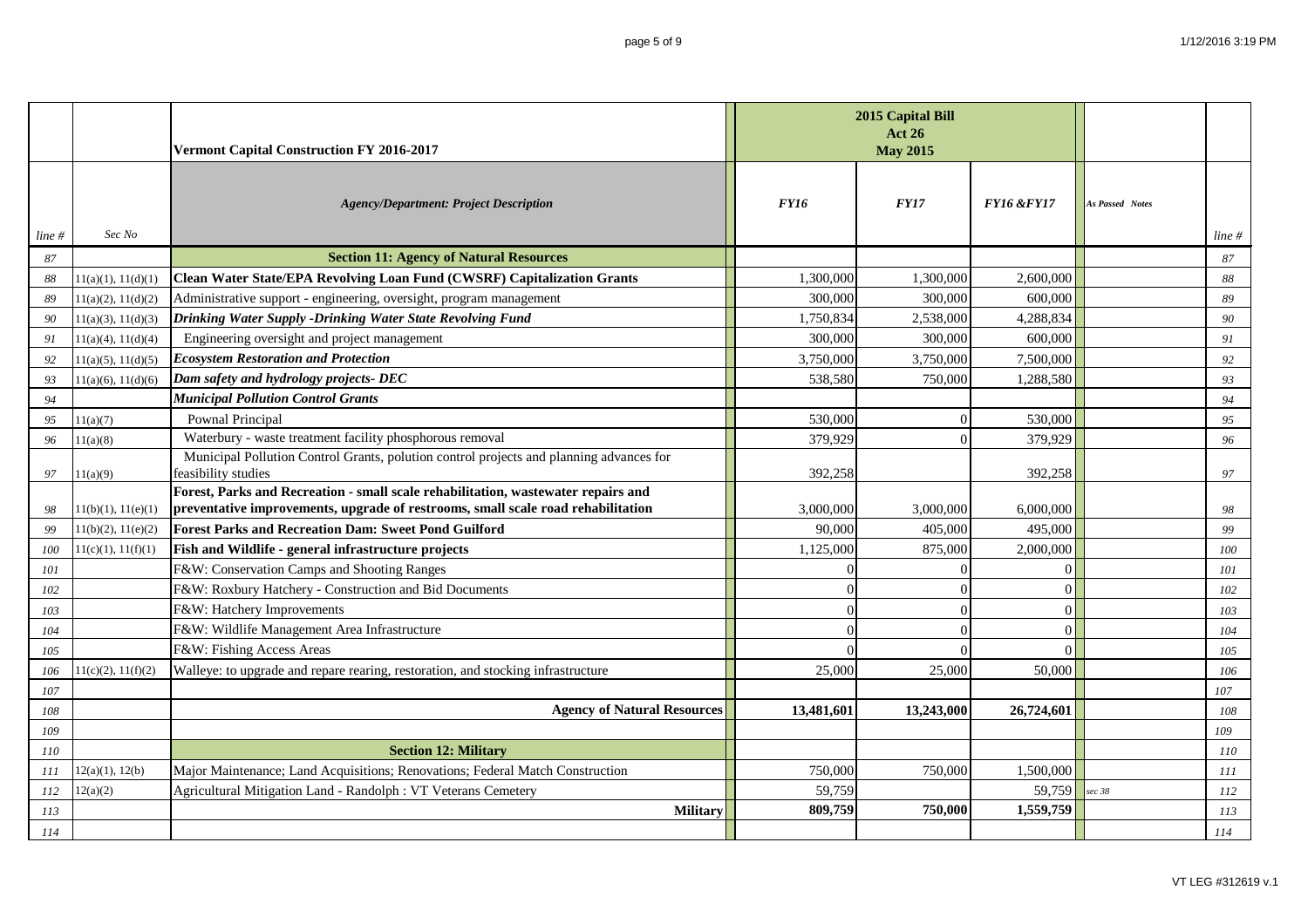|            |                                          | Vermont Capital Construction FY 2016-2017                                    | 2015 Capital Bill<br><b>Act 26</b><br><b>May 2015</b> |                      |                       |                       |            |
|------------|------------------------------------------|------------------------------------------------------------------------------|-------------------------------------------------------|----------------------|-----------------------|-----------------------|------------|
|            |                                          | <b>Agency/Department: Project Description</b>                                | <b>FY16</b>                                           | <b>FY17</b>          | <b>FY16 &amp;FY17</b> | As Passed Notes       |            |
| $line \#$  | Sec No                                   | <b>Section 13: Department Public Safety</b>                                  |                                                       |                      |                       |                       | line#      |
| 115        |                                          |                                                                              |                                                       |                      |                       | sec 13(b) fed match,  | 115        |
| 116        | 13                                       | Robert H. Wood Vermont Fire Academy - New Burn Building                      | 300,000                                               |                      | 300,000               | sec 42-45             | 116        |
| 117        |                                          | <b>Public Safety</b>                                                         | 300,000                                               |                      | 300,000               |                       | 117        |
| 118        |                                          |                                                                              |                                                       |                      |                       |                       | 118        |
| 119        |                                          | <b>Section 14: Agency of Agriculture</b><br>Best Management Practices & CREP |                                                       |                      |                       |                       | 119        |
| 120        | 14(a)(1), 14(b)(1)<br>14(a)(2), 14(b)(2) | Springfield, MA - exposition center building upgrades                        | 1,752,412<br>200,000                                  | 1,800,000<br>115,000 | 3,552,412<br>315,000  |                       | 120<br>121 |
| 121<br>122 | 14(a)(3)                                 | Community and nonprofit agricultural water quality projects                  | 250,000                                               |                      | 250,000               | sec $14(c)$           | 122        |
| 123        |                                          |                                                                              |                                                       |                      |                       |                       | 123        |
| 124        |                                          | <b>Agency of Agriculture</b>                                                 | 2,202,412                                             | 1,915,000            | 4,117,412             |                       | 124        |
| 125        |                                          |                                                                              |                                                       |                      |                       |                       | 125        |
| 126        |                                          | <b>Section : Vermont Public Television</b>                                   |                                                       |                      |                       |                       | 126        |
| 127        |                                          | <b>Transmission Security</b>                                                 |                                                       |                      | $\Omega$              |                       | 127        |
| 128        |                                          | Production Modernization                                                     |                                                       |                      | $\Omega$              |                       | 128        |
| 129        |                                          | <b>Vermont Public Television</b>                                             | $\bf{0}$                                              |                      | $\mathbf{0}$          |                       | 129        |
| 130        |                                          |                                                                              |                                                       |                      |                       |                       | 130        |
| 131        |                                          | <b>Section 15: Vermont Rural Fire Protection</b>                             |                                                       |                      |                       |                       | 131        |
| 132        | 15(a), 15(b)                             | Dry Hydrant Program- Continue Program Grants: Annual Appropriations          | 125,000                                               | 125,000              | 250,000               |                       | 132        |
| 133        |                                          | <b>Vermont Rural Fire Protection</b>                                         | 125,000                                               | 125,000              | 250,000               |                       | 133        |
| 134        |                                          |                                                                              |                                                       |                      |                       |                       | 134        |
| 135        |                                          | <b>Section 16: Vermont Veterans Home</b>                                     |                                                       |                      |                       |                       | 135        |
| 136        | 16                                       | <b>Electronic Medical Records</b>                                            | 500,000                                               |                      | 500,000               | H&S: comply with VITL | 136        |
| 137        |                                          | <b>Vermont Veterans Home</b>                                                 | 500,000                                               |                      | 500,000               |                       | $137\,$    |
| 138        |                                          |                                                                              |                                                       |                      |                       |                       | 138        |
| 139        |                                          | <b>Section 17: Vermont Historical Society</b>                                |                                                       |                      |                       |                       | 139        |
| 140        | 17                                       | Capital Debt Reduction match                                                 | 50,000                                                |                      | 50,000                | must be matched       | 140        |
| 141        |                                          | <b>Vermont Historical Society</b>                                            | 50,000                                                |                      | 50,000                |                       | 141        |
| 142        |                                          |                                                                              |                                                       |                      |                       |                       | 142        |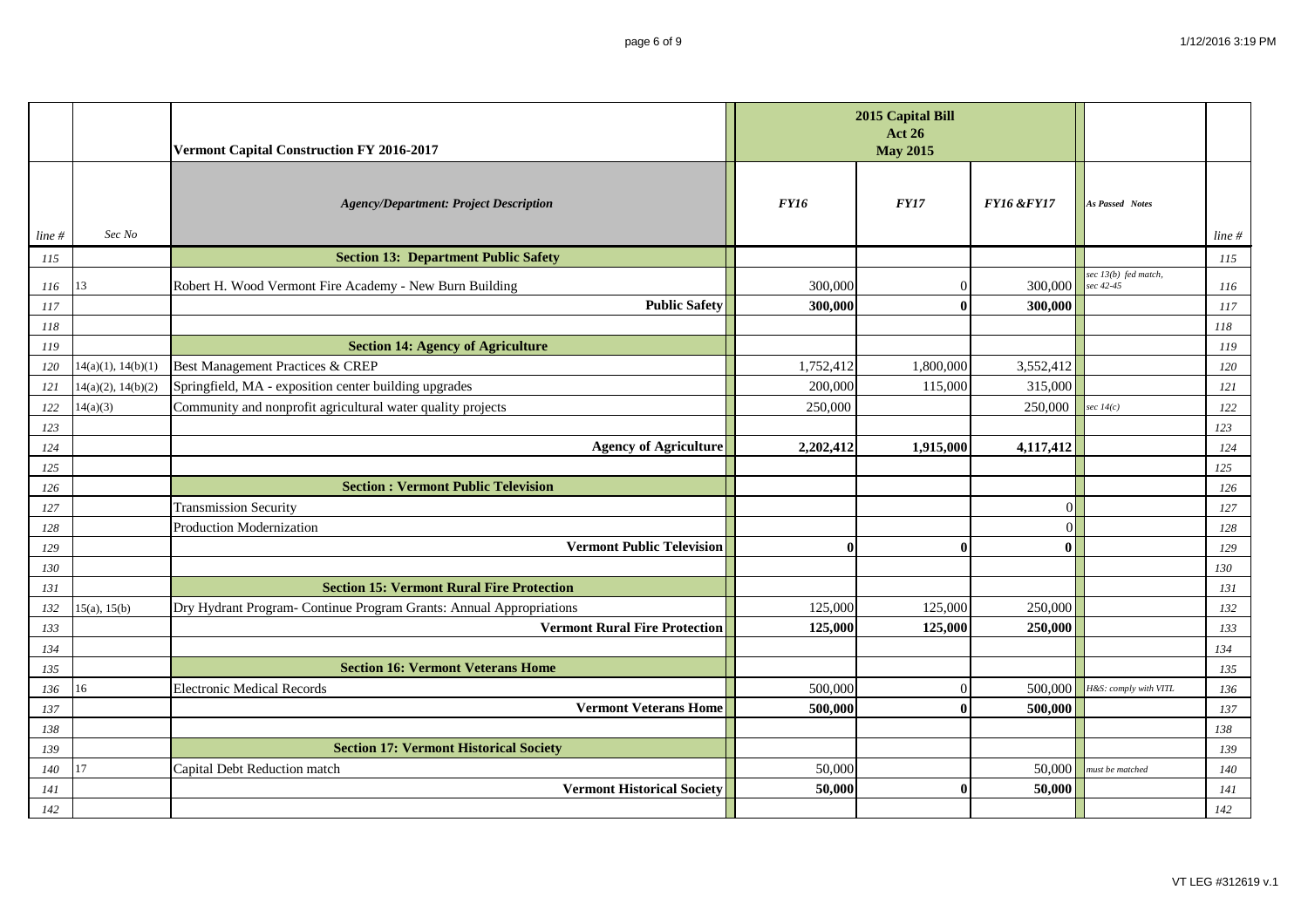|           |                        | Vermont Capital Construction FY 2016-2017                                           | 2015 Capital Bill<br><b>Act 26</b><br><b>May 2015</b> |             |                       |                           |           |
|-----------|------------------------|-------------------------------------------------------------------------------------|-------------------------------------------------------|-------------|-----------------------|---------------------------|-----------|
| $line \#$ | Sec No                 | <b>Agency/Department: Project Description</b>                                       | <b>FY16</b>                                           | <b>FY17</b> | <b>FY16 &amp;FY17</b> | <b>As Passed Notes</b>    | $line \#$ |
| 143       |                        | <b>Section 18: Vermont Housing and Conservation Board</b>                           |                                                       |             |                       |                           | 143       |
| 144       |                        | <b>VHCB</b> Investements                                                            |                                                       |             |                       |                           | 144       |
| 145       | 18(a)(1), 18(b(1)      | Statewide: water quality improvement projects                                       | 1,500,000                                             | 1,000,000   | 2,500,000             |                           | 145       |
| 146       | $18(a)(2)$ , $18(b(2)$ | Housing                                                                             | 1,800,000                                             | 1,800,000   | 3,600,000             |                           | 146       |
| 147       | 18(a)(3)               | Statewide: water quality improvement projects or other conservation and ag projects | 1,250,000                                             |             | 1,250,000             |                           | 147       |
| 148       |                        |                                                                                     |                                                       |             |                       |                           | 148       |
| 149       |                        | <b>Vermont Housing and Conservation Board</b>                                       | 4,550,000                                             | 2,800,000   | 7,350,000             |                           | 149       |
| 150       |                        |                                                                                     |                                                       |             |                       |                           | 150       |
| 151       |                        | <b>Section 19: Vermont Interactive Technologies</b>                                 |                                                       |             |                       | sec 34                    | 151       |
| 152       | 19                     | <b>Transmission Security</b>                                                        | 220,000                                               |             | 220,000               |                           | 152       |
| 153       |                        | <b>Vermont Interactive Technologies</b>                                             | 220,000                                               |             | 220,000               |                           | 153       |
| 154       |                        |                                                                                     |                                                       |             |                       |                           | 154       |
| 155       |                        | <b>Section 20: General Assembly</b>                                                 |                                                       |             |                       |                           | 155       |
| 156       | 20(a)                  | House & Senate: IRC IT project                                                      | 120,000                                               |             | 120,000               | sec 47                    | 156       |
| 157       | 20(b)                  | Statehouse Security: Sgt at Arms                                                    | 60,000                                                |             | 60,000                | sec $46$ H see sec $2(b)$ | 157       |
| 158       |                        | House & Senate: IRC IT project                                                      | 180,000                                               |             | 180,000               |                           | 158       |
| 159       |                        |                                                                                     |                                                       |             |                       |                           | 159       |
| 160       |                        | <b>TOTAL - CAPITAL PROJECTS</b>                                                     | 84,688,449                                            | 72,519,303  | 157,207,752           |                           | 160       |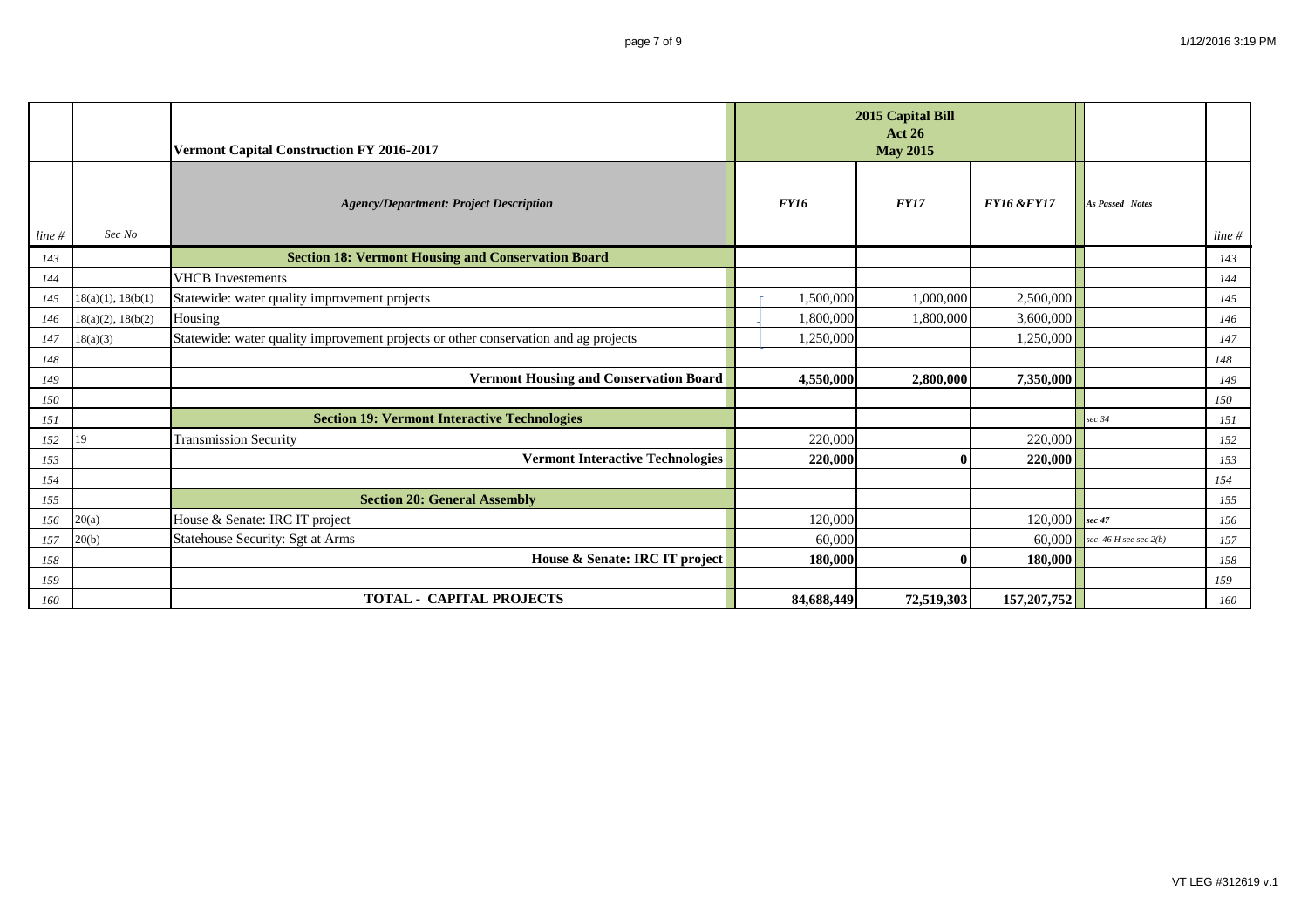|           |           | Vermont Capital Construction FY 2016-2017                                                                      |              | 2015 Capital Bill<br><b>Act 26</b><br><b>May 2015</b> |                       |                         |        |
|-----------|-----------|----------------------------------------------------------------------------------------------------------------|--------------|-------------------------------------------------------|-----------------------|-------------------------|--------|
| $line \#$ | Sec No    | <b>Agency/Department: Project Description</b>                                                                  | <b>FY16</b>  | <b>FY17</b>                                           | <b>FY16 &amp;FY17</b> | <b>As Passed Notes</b>  | line # |
| 161       |           |                                                                                                                |              |                                                       |                       |                         | 161    |
| 162       |           | <b>Proposed Funding Available</b>                                                                              |              |                                                       |                       |                         | 162    |
| 163       |           | <b>Section 19/21 Reallocations &amp; Transfers</b>                                                             |              |                                                       |                       |                         | 163    |
| 164       | 21(a)(1)  | 10161100010 - Bennington State Office Building Acts of 2010 No. 161 Sec 1                                      | 49,062.60    |                                                       | 49,062.60             |                         | 164    |
| 165       | 21(a)(2)  | 2200991002 - Ag various projects Acts of 2010 No. 161 Sec 16                                                   | 352,412.25   |                                                       | 352,412.25            | H&S: returned in Sec.14 | 165    |
| 166       |           | 1105991002 - DII - VIEWS Acts of 2010 No 161 Sec 2                                                             | 0.00         |                                                       | 0.00                  |                         | 166    |
| 167       | 21(a)(3)  | 1204000023- State House committee Renovations Acts of 2011 No. 40 Sec 2(b)                                     | 28,702.15    |                                                       | 28,702.15             |                         | 167    |
| 168       | 21(a)(4)  | 1204000145 - Public Safety Review of State Police Facilities Acts of 2011 No. 40 Sec 13                        | 5,000.00     |                                                       | 5,000.00              |                         | 168    |
| 169       | 21(a)(5)  | 1110991204 - VT Public TV Acts of 20011 No. 40 Sec 17                                                          | 856.00       |                                                       | 856.00                |                         | 169    |
| 170       | 21(a)(6)  | 1305100022 - BGS Engineering Staff Acts of 2013 No. 51 Sec 2                                                   | 58,236.66    |                                                       | 58,236.66             |                         | 170    |
| 171       | 21(a)(7)  | 1305100022-133 State Street Foundation and Parking Lot Acts of 2013 No. 51 Sec 2                               | 156,642.16   |                                                       | 156,642.16            |                         | 171    |
| 172       | 21(a)(8)  | 1305100041 - DOC Facilities Assessment Acts of 2013 No 51 Sec 4                                                | 19.913.12    |                                                       | 19.913.12             |                         | 172    |
| 173       | 21(a)(9)  | E-911 Acts of 2013 No 51 Sec 18a                                                                               | 9,940.00     |                                                       | 9,940.00              |                         | 173    |
| 174       | 21(a)(10) | 1110991304 - VT Public TV Acts of 2013 No 51 Sec 15                                                            | 0.21         |                                                       | 0.21                  |                         | 174    |
| 175       | 21(b)(1)  | 6120990904 - Fish & Wildlife Acts of 2009 No 43 Sec 14                                                         | 0.07         |                                                       | 0.07                  |                         | 175    |
| 176       | 21(b)(2)  | 6140991001 - DEC Water Pollution Control Acts of 2010 No 161 Sec 12                                            | 6,981.00     |                                                       | 6,981.00              |                         | 176    |
|           |           | 6140991202-Drinking Water Projects Acts of 2011 No 40 Sec 12, as amended by Acts of 2012 No 104 Sec            |              |                                                       |                       |                         |        |
| 177       | 21(b)(3)  |                                                                                                                | 35,483.32    |                                                       | 35,483.32             |                         | 177    |
| 178       | 21(b)(4)  | 6120991101 - F&W projects -Roxbury Acts of 2011 No 40 Sec 12                                                   | 128,802.00   |                                                       | 128,802.00            |                         | 178    |
| 179       | 21(b)(5)  | 6120991201 - F&W projects - Roxbury Acts of 2011 No 40 Sec 12 amended by Acts of 2012 No 104 Sec 8             | 87,204.00    |                                                       | 87,204.00             |                         | 179    |
| 180       | 21(c)(1)  | Duxbury Land Sale Acts of 1996 No 102 Sec 1                                                                    | 45,556.36    |                                                       | 45,556.36             |                         | 180    |
| 181       | 21(c)(2)  | Sale of Building 617 Acts of 2009 No 43 Sec 25                                                                 | 7,078.21     |                                                       | 7,078.21              |                         | 181    |
| 182       | 21(c)(3)  | Sale of 1193 North Ave-Burlington Acts of 2009 No 43 Sec 25                                                    | 353,785.97   |                                                       | 353,785.97            |                         | 182    |
| 183       | 21(c)(4)  | Sale of 121 & 123 So Main Street Waterbury Acts of 2011 No 40 Sec 2 as amended by Acts of 2012 No 104<br>Sec 3 | 75,000.00    |                                                       | 75,000.00             |                         | 183    |
| 184       | 21(c)(5)  | Sale of Ladd Hall-Waterbury Acts of 2011 No 40 Sec 2 as amended by Acts of 2012 No 104 Sec 3                   | 228,000.00   |                                                       | 228,000.00            |                         | 184    |
| 185       |           |                                                                                                                |              |                                                       |                       |                         | 185    |
| 186       |           | <b>Total Reallocations/Transfers FY 2016</b>                                                                   | 1,648,656.08 | 0.00                                                  | 1,648,656.08          |                         | 186    |
| 187       |           |                                                                                                                |              |                                                       |                       |                         | 187    |